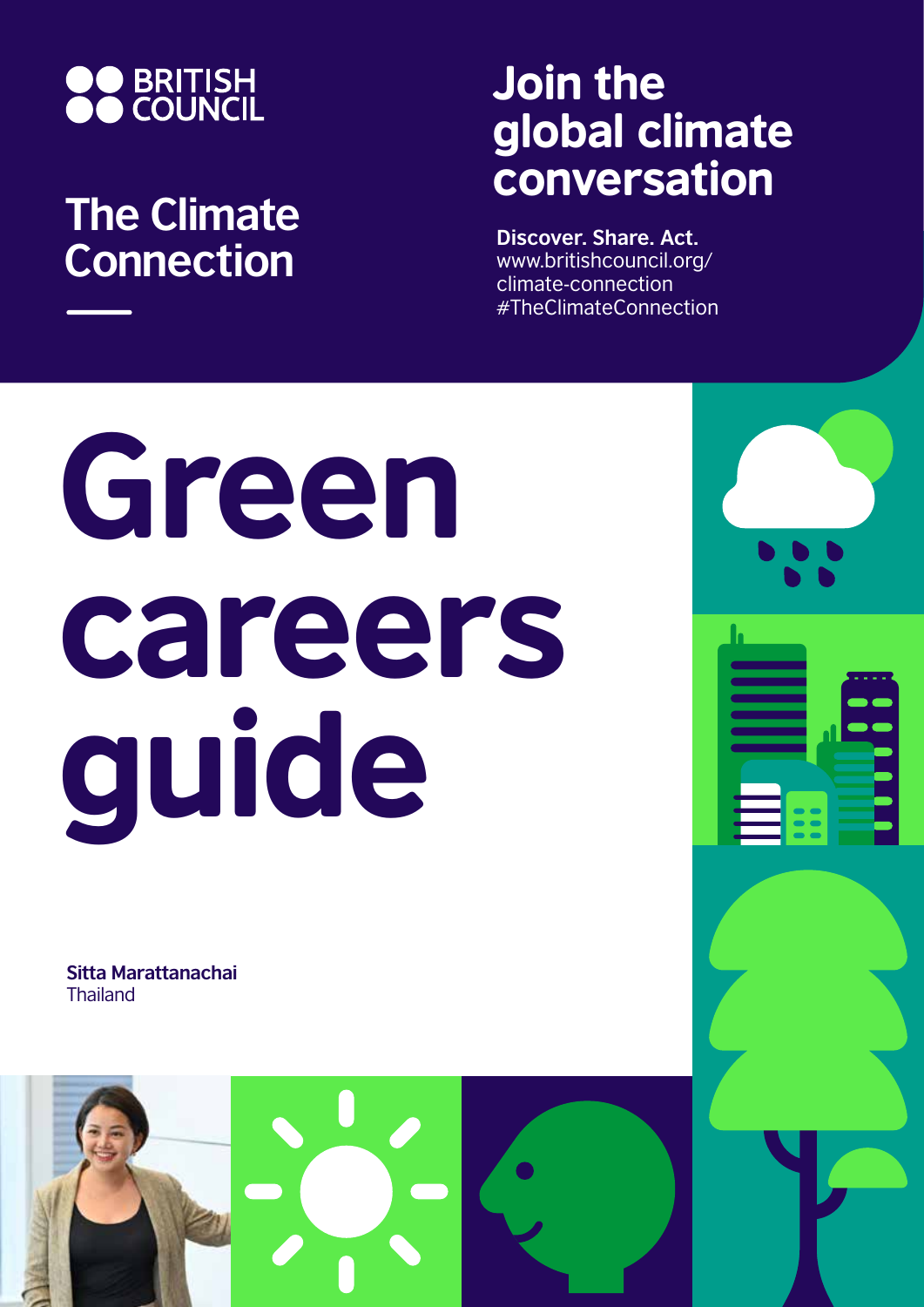### Sitta Marattanachai Thailand

#### **What did you study?**

I studied MS Environmental Technology and Energy Policy at Imperial College London year 2014/15

#### **What inspired you to study your subject at university and to work in the green industries?**

I was inspired by my own experience when I was in high school. I had to commute from home to my school everyday. Bangkok had been wellknown for heavy traffic and there were not many modes of transport that day. I spent around 4 hours a day traveling for education the bus were old and polluted. Sometimes those day I traveled to school by public boat in the canal where the water and air are polluted as well. Then I studied environmental engineering in Thailand first, but that time Thailand was a bit slow in response to climate change and clean technology, so once I got Thai scholarship I decided to go to UK. At the time UK was one of the most active country in Climate Change policy and technology.

#### **Why does climate change matter?**

Climate Change affect all human being but the result will be different. There are some most vulnerable group whom at most risk. Climate Change put negative impact on biodiversity and ecosystem services.



#### **How did your studies help you get into the career you're in today?**

My studies has broadened me the technological possibility to cope with the inevitable results of the climate change. UK is one of the most serious country dealing with Climate Change and put into action. I did a group research on decarbonization transportation system which lay foundation to understand the importance of combine technology and policy together at the right portion. I participated in Climate Change Hackathon which has inspired me the bring back the idea of the project and the Hackathon event to Thailand to fight with air pollution and help the country in the time of crisis.

#### **What other experiences and support have you had along the way?**

The alumni network that really helpful in connecting me to global experts and opportunity to help me learn and connect people for the growth of my career path.

#TheClimateConnection www.britishcouncil.org/climate-connection